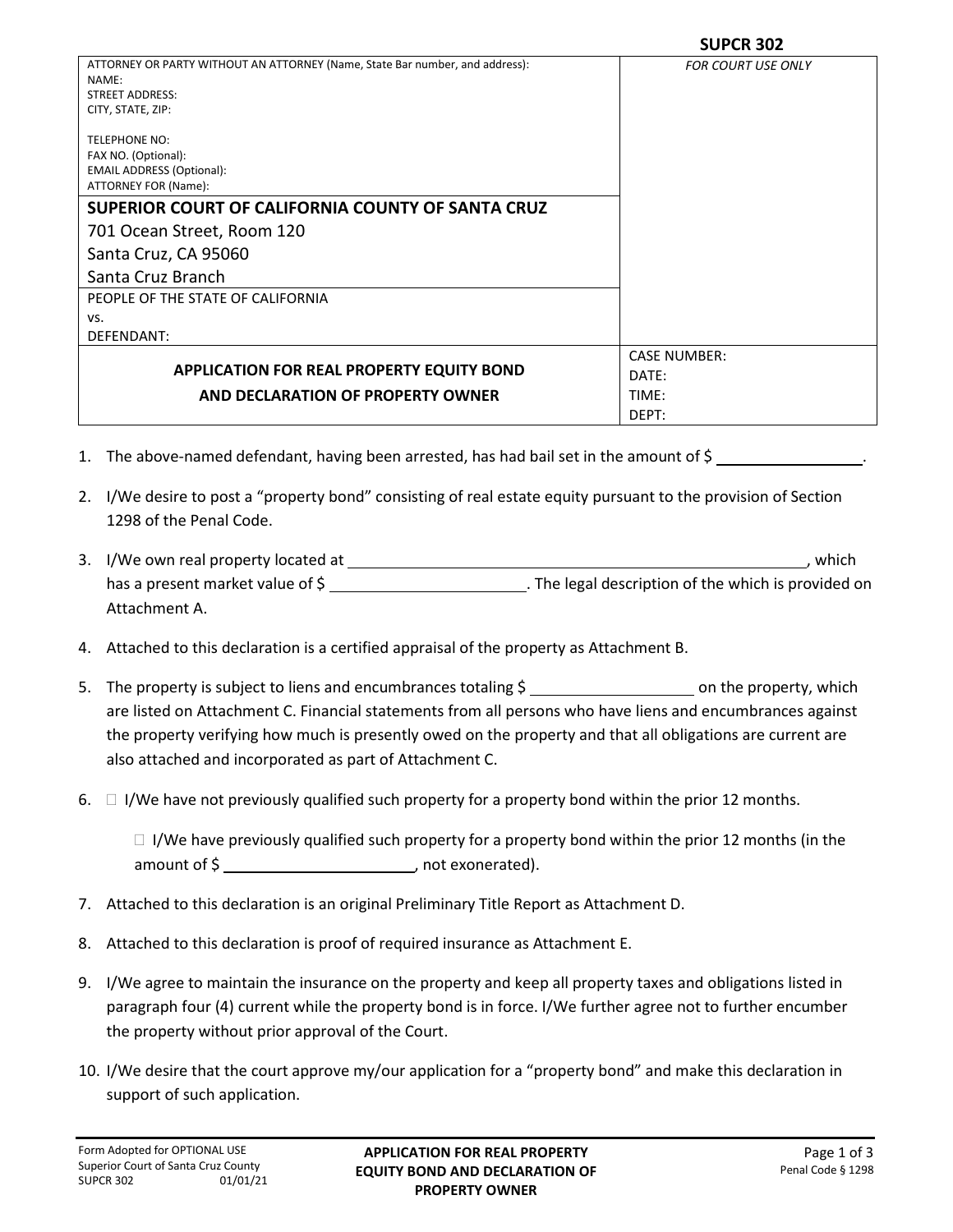## 11. **I/WE UNDERSTAND THAT IN THE EVENT THE PERSON FOR WHOM THIS BOND IS TO BE POSTED FAILS TO MAKE ANY NECESSARY COURT APPEARANCE, THE PROPERTY MAY BE SOLD TO SATISFY THE PAYMNET OF THE AMOUNT OF THE BOND.** Initials of all property owners:

- 12. I/We understand that if this application is granted it is my/our responsibility to record the deed of trust in the county where the real property is located and to pay the fees for recording the documents.
- 13. I/We understand that after recording I/we must provide proof of the recording to the Court and only upon such proof of recording being submitted to the Court, will the Court make an order to release the defendant.
- 14. I/We understand that if bail is exonerated it is my/our responsibility to prepare and submit the Reconveyance for signature and to submit the same to the Trustee for Reconveyance.
- 15. I/We understand that I/we must pay in advance for any costs incurred or to be incurred in connection with the property bond application.

I/We declare under penalty of perjury under the laws of the State of California that the foregoing is true and correct and that this document was executed at (city) , California on

.

| Print/type your name: |  |
|-----------------------|--|
|                       |  |

Signature: when the state of the state of the state of the state of the state of the state of the state of the state of the state of the state of the state of the state of the state of the state of the state of the state o

Print/type your name: \_\_\_\_\_\_\_\_\_\_\_\_\_\_\_\_\_\_\_\_\_\_\_\_\_\_\_\_\_\_\_\_\_\_\_\_\_\_\_\_\_

Signature: The contract of the contract of the contract of the contract of the contract of the contract of the contract of the contract of the contract of the contract of the contract of the contract of the contract of the